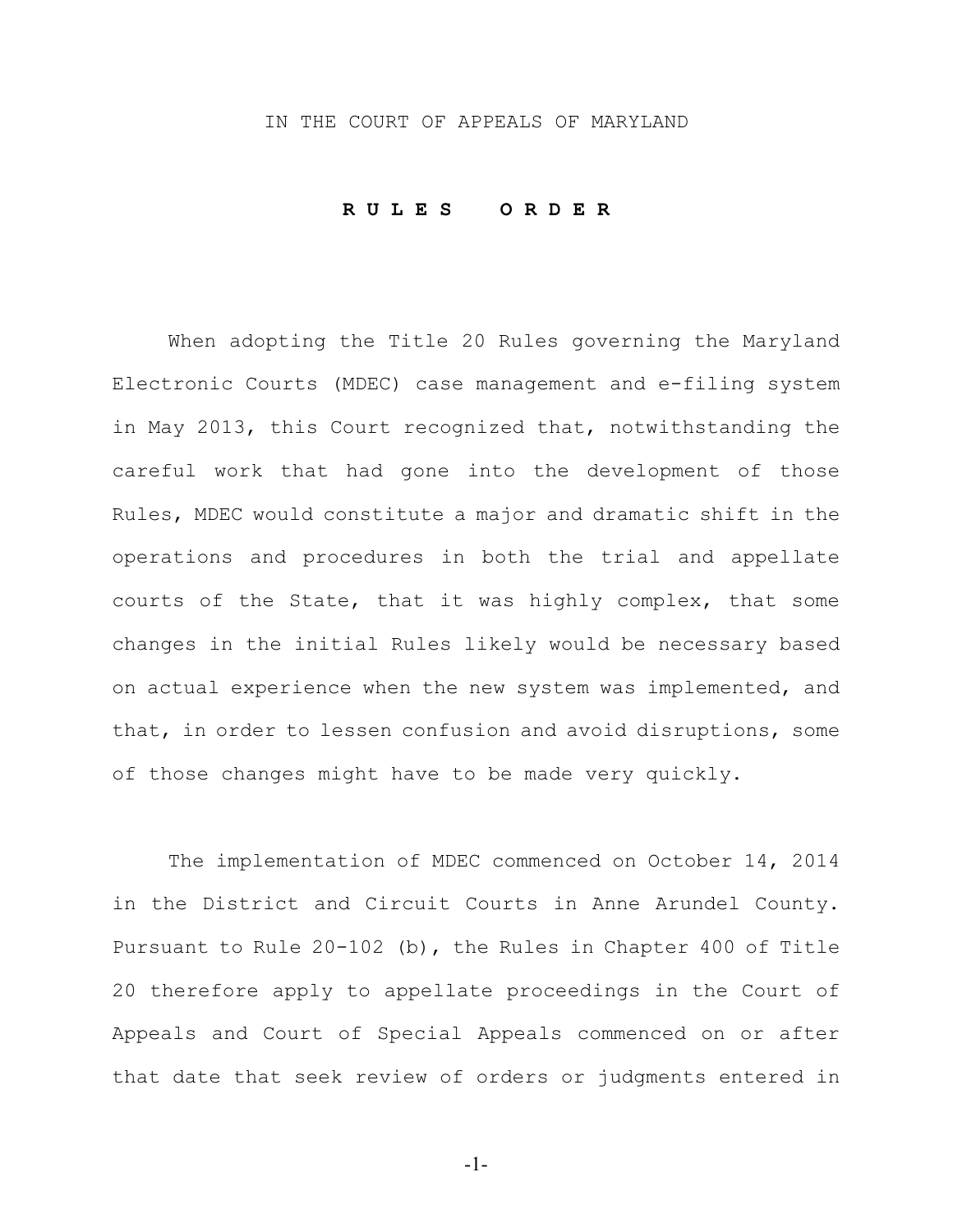those courts in Anne Arundel County. In addition, this Court has decided to apply the Rules in Chapter 400 of Title 20 to proceedings invoking the original jurisdiction of the Court, including proceedings emanating from the Attorney Grievance Commission and the Commission on Judicial Disabilities. A number of issues quickly arose regarding how, in particular circumstances, the Rules in Chapter 400 of Title 20, governing these appellate and special proceedings, applied. Some of those issues, not requiring any change in the Rules, were addressed by a clarifying Notice posted on the Judiciary Website. Several, however, require immediate amendments to Rule 20-405 and a new Rule 20-406.

The Court has consulted with the Chair of its Standing Committee on Rules of Practice and Procedure but has decided that, due to the exigent circumstances, it needs to act immediately on its own initiative. The Court, having considered at an open meeting, notice of which was posted as prescribed by law, the Rules changes attached to this Order and any comments received with respect to them, and finding that an emergency exists with reference to those Rules changes, it is this  $6<sup>th</sup>$  day of November, 2014,

-2-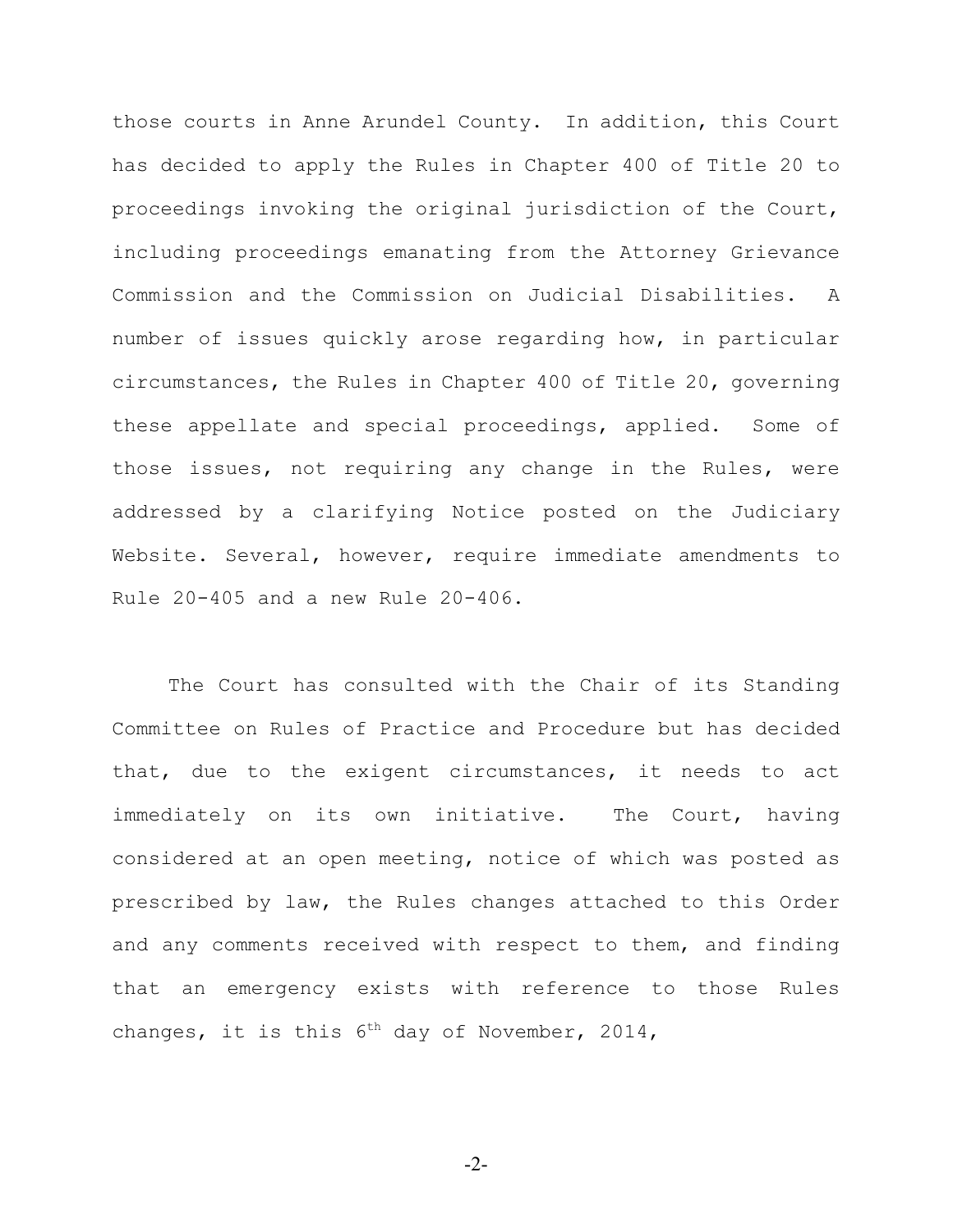ORDERED, by the Court of Appeals of Maryland, that amendments to Rule 20-405 and new Rule 20-406 be, and they are hereby, adopted in the form attached to this Order; and it is further

ORDERED, that the Rules changes hereby adopted shall take effect on November 7, 2014 at 12:01 a.m. and shall govern the courts of this State and all parties and their attorneys in all actions and proceedings to which those Rules apply from and after that date and time; and it is further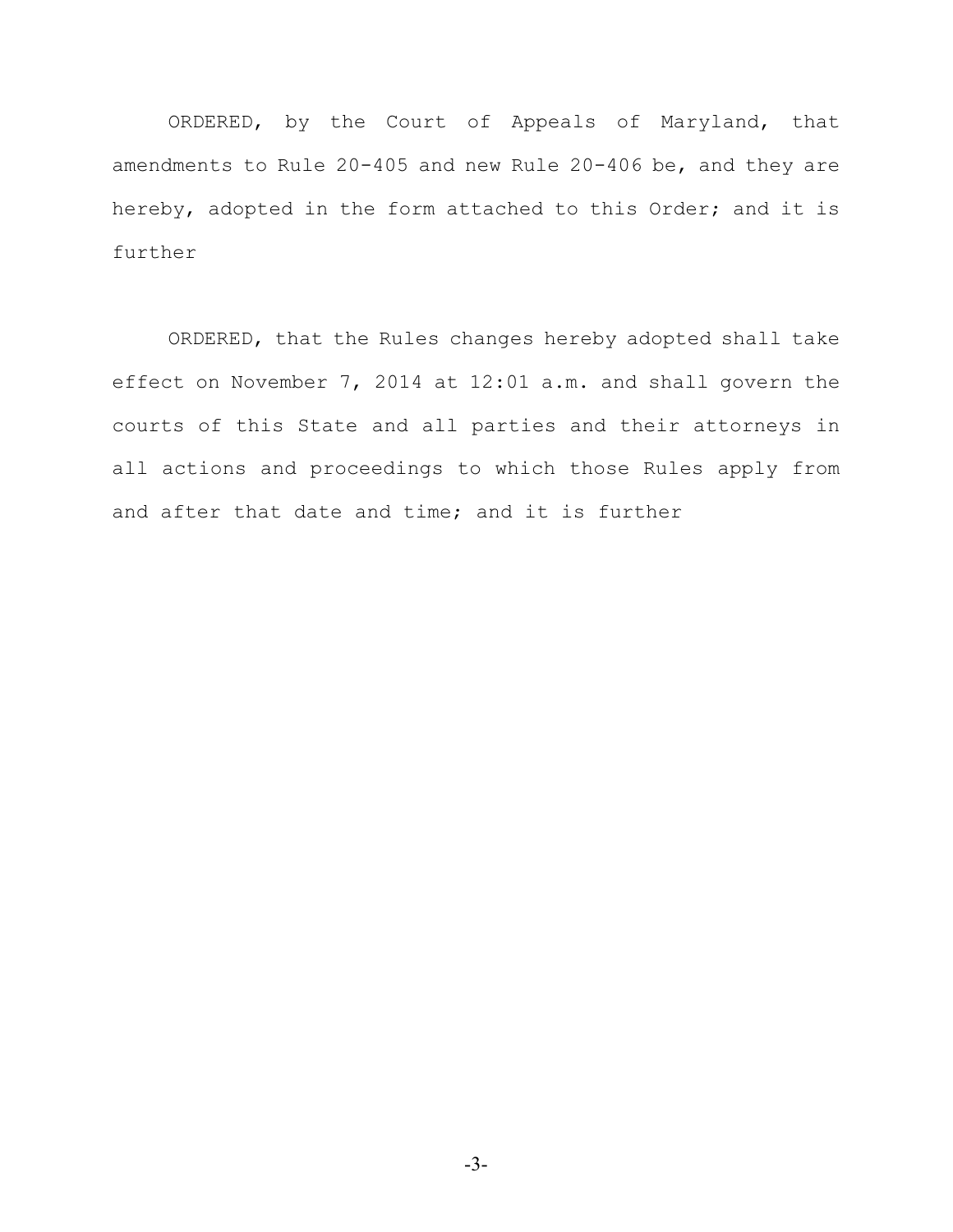ORDERED, that a copy of this Order be posted promptly on the website of the Maryland Judiciary.

> /s/ Mary Ellen Barbera  $\mathcal{L}_\text{max}$ Mary Ellen Barbera /s/ Glenn T. Harrell, Jr.  $\mathcal{L}_\text{max}$ Glenn T. Harrell, Jr. /s/ Lynne A. Battaglia  $\mathcal{L}_\text{max}$ Lynne A. Battaglia /s/ Clayton Greene, Jr.  $\mathcal{L}_\text{max}$ Clayton Greene, Jr. /s/ Sally D. Adkins \_\_\_\_\_\_\_\_\_\_\_\_\_\_\_\_\_\_\_\_\_\_\_\_\_\_\_\_\_\_\_\_\_\_\_ Sally D. Adkins /s/ Robert N. McDonald  $\mathcal{L}_\text{max}$ Robert N. McDonald /s/ Shirley M. Watts  $\mathcal{L}_\text{max}$ Shirley M. Watts

Filed: November 6, 2014

 /s/ Bessie M. Decker  $\mathcal{L}_\text{max}$ 

 Clerk Court of Appeals of Maryland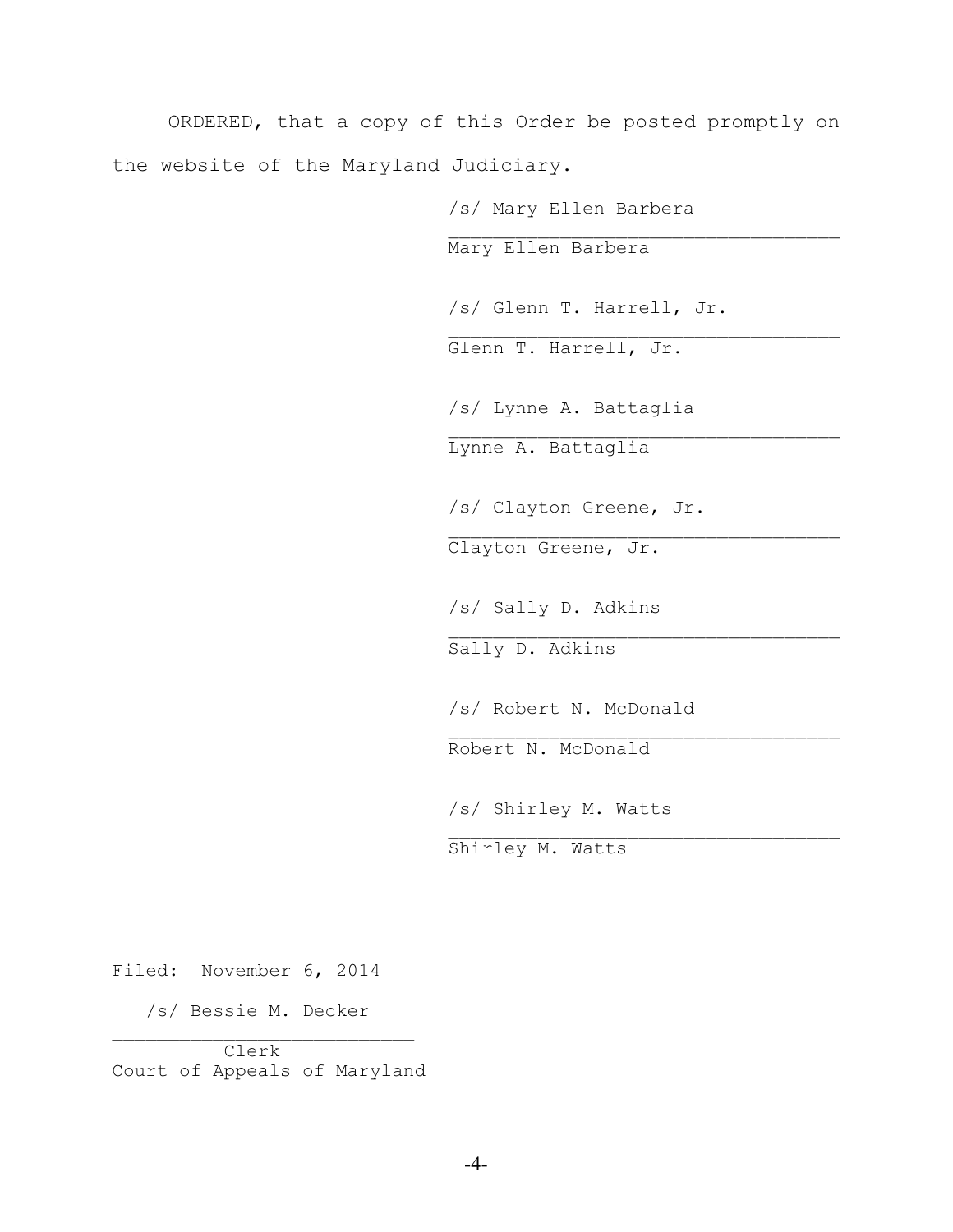#### MARYLAND RULES OF PROCEDURE

# TITLE 20 - ELECTRONIC FILING AND CASE MANAGEMENT CHAPTER 400 - APPELLATE REVIEW

AMEND Rule 20-405 to specify certain electronically filed submissions as to which eight paper copies also are required to be filed, as follows:

Rule 20-405. OTHER SUBMISSIONS

(a) Applicability

 This Rule applies to a document filed in an appellate court that is not a brief, record extract, or appendix.

(b) Electronic Filing

 Unless otherwise ordered by the Court, a submission by an attorney, a self-represented litigant who is a registered user, the Court, a judge of the Court, or a Clerk in an affected action shall be filed electronically.

(c) Paper Copies Required from Persons who File Electronically

An attorney or self-represented litigant other registered user who files a submission any of the following submissions electronically also shall file eight copies of the submission in paper form.:

 (1) a petition for certiorari to the Court of Appeals or a response to the petition;

 (2) a petition to the Court of Appeals for a writ of mandamus, a writ of prohibition, or other extraordinary relief or

-5-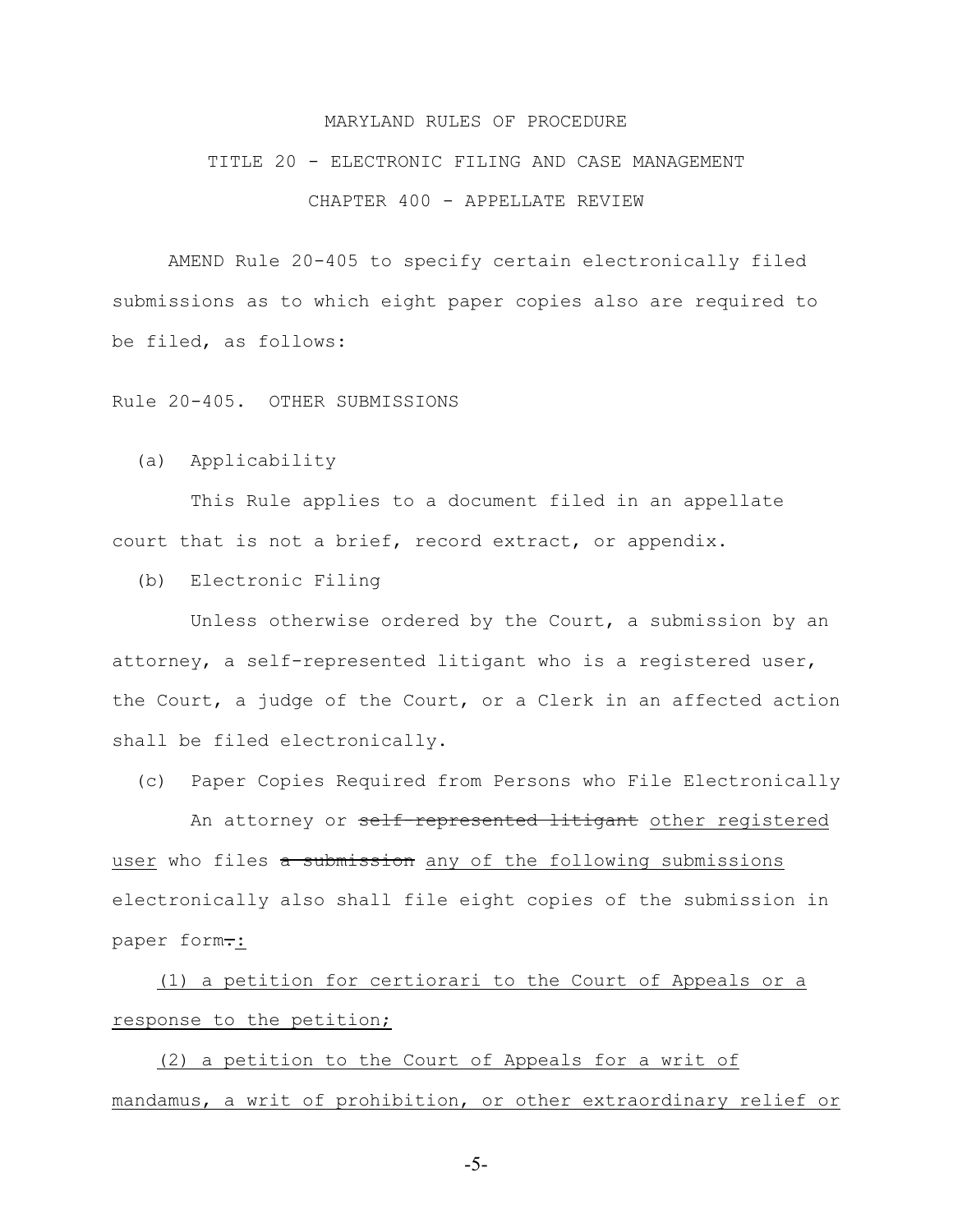a response to the petition;

 (3) a motion for reconsideration filed pursuant to Rule 8-605 or a response to the motion;

 (4) in an attorney grievance matter, (A) exceptions filed in the Court of Appeals pursuant to Rule 16-758 or a response to the exceptions, (B) recommendations concerning the appropriate disposition of a matter under Rule 16-759 (c) or a response to the recommendations, (C) a petition filed in the Court of Appeals under Rule 16-771, 16-773, 16-774 (b), or 16-781 or a response to the petition, (D) an application filed in the Court of Appeals pursuant to Rule 16-775 (a) or a response to the application;

 (5) in a matter reaching the Court of Appeals from the Commission on Judicial Disabilities, (A) exceptions filed in the Court of Appeals to the findings, conclusions, and recommendation of the Commission pursuant to Rule 16-809 or a response to the exceptions, or (B) an agreement to discipline by consent filed in the Court of Appeals pursuant to Rule 16-808 (l); or

 (6) any other petition filed in the Court of Appeals invoking the original jurisdiction of that Court or a response to the petition.

(d) Service of Submissions Filed Electronically

 Service of an electronically filed submission shall be made in accordance with Rule 20-205 (d).

(e) Persons who do not File Electronically

 A person who is not required to file electronically and files a document in paper form shall file and serve the number of

-6-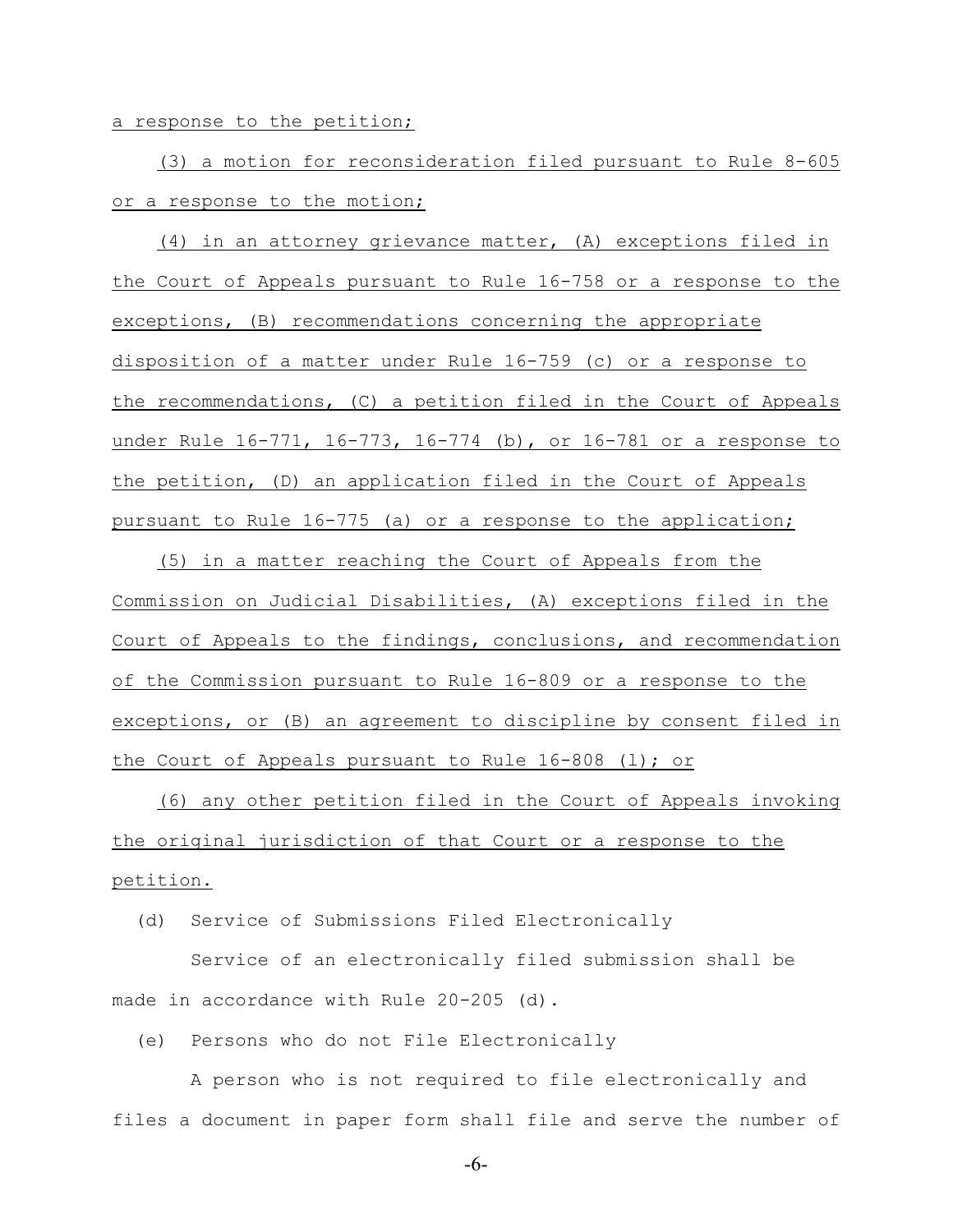paper copies required by Title 8 of these Rules. Source: This Rule is new.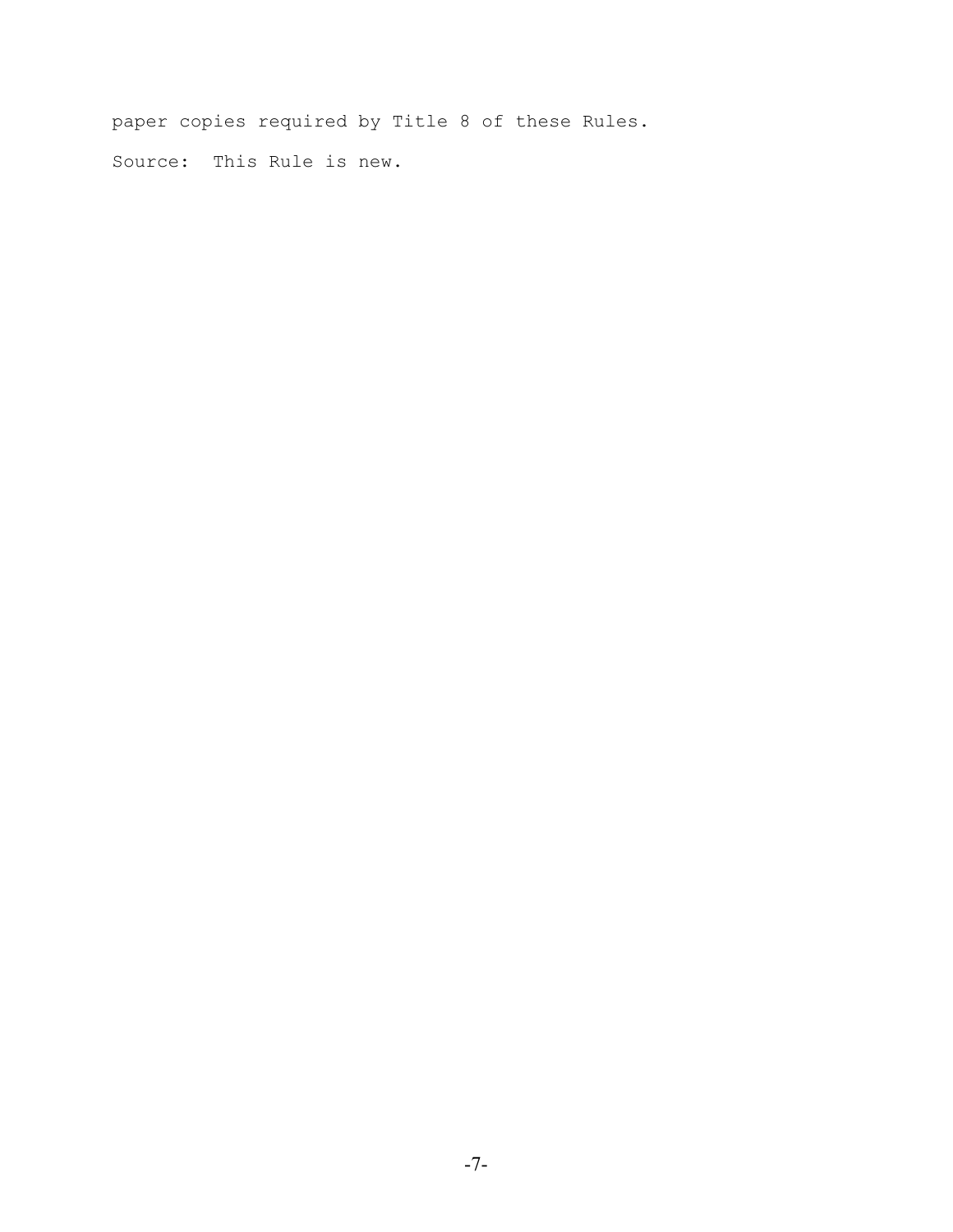#### MARYLAND RULES OF PROCEDURE

## TITLE 20 - ELECTRONIC FILING AND CASE MANAGEMENT CHAPTER 400 - APPELLATE REVIEW

ADD new Rule 20-406, as follows:

Rule 20-406. TIME FOR FILING SUBMISSIONS

(a) Electronic Submissions

(1) Generally

 An electronic submission shall be filed within the time allowed by the applicable Rule in Title 8.

 (2) Where Paper Copies Required in Addition to the Electronic Filing

Where, under Rules  $20-403$  (b),  $20-404$  (b), or  $20-405$  (c), a submission is required to be filed both electronically and in paper form, the submission shall be deemed to be filed timely if (A) the electronic submission is filed within the time allowed by the applicable Rule in Title 8, and (B) the paper copies are mailed, delivered to a third-party commercial carrier, or delivered to the clerk's office on the next business day.

Committee note: If a submission is required to be filed both electronically and in paper form, the paper copies must be timely filed under this Rule and be identical in all respects to the electronic submission. No additions, deletions, or other changes are permitted. A failure to timely file the electronic submission or the required number of paper copies identical to the submission may result in the submission being stricken.

(b) Submissions Solely in Paper Form

A submission properly filed solely in paper form shall be

-8-